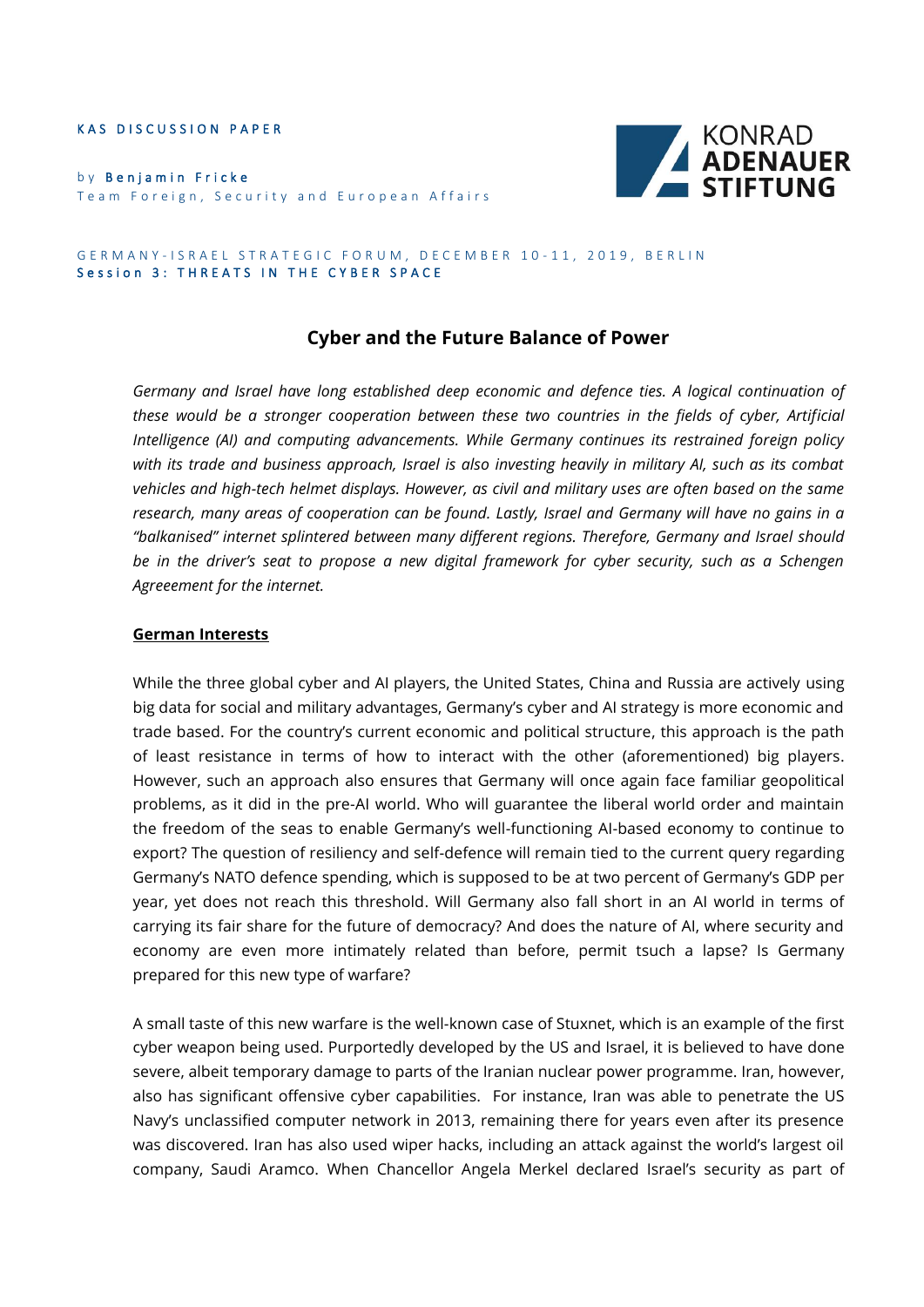

Germany's *raison d' état,* she was probably not thinking of a cyber war at that point. However, this issue will become an integral part of that promise.

It is becoming an essential German interest to build up cyber, 5G and AI capable companies, and to ensure the country has trusted technology suppliers and reliable skills. Dependence on one single supplier is not a feasible situation for a high-tech economy such as Germany's, and would make it vulnerable to attack from all sides. National security interests aside, it is also a question of economic security to have an open component network, in which individual devices can easily be replaced with other company's products. Such products must, however, be trusted. All in all, Germany and Europe are in a fairly good position when it comes to high level AI research. However, the application of AI is often hampered by very restrictive privacy laws, i.e. big data is hard to access, and by a restrained foreign policy approach.

In conclusion, Germany's current interests can be summarised in four points:

- 1. **Industry 4.0:** The German economy depends on exports of high technology goods. Production processes must be as efficient as possible in order to maintain the competitiveness of German industry. This involves using innovative IT systems which enable entirely new production methods.
- 2. **Privacy:** One of the key challenges facing IT security is to develop processes and tools which enable members of the public to enforce their right to informational self-determination.
- 3. **Critical Infrastructures:** Many areas of social and economic life depend on efficient and reliable Information and Communications Technology (ICT) systems, and people's trust in their security. Deutsche Telekom reports around 45,000 attacks per day – and this number is increasing constantly. High priority must therefore be given to R&D projects into new solutions for IT security at critical infrastructures.
- 4. **Cloud Computing:** Cloud-based infrastructures that are distributed throughout the world offer attractive targets. New verifiable security concepts must therefore be developed and implemented in order to make full use of the potential of cloud computing.

# **Potential for Cooperation with Israel**

German-Israeli cyber cooperation has already been in place for a few years, in various formats, such as the Hessian-Israeli Partnership Accelerator (HIPA) which focusses on developing solutions for securing 5G networks, preventing fraudulent e-mails and protecting internet infrastructures. Cyber-attacks are a daily reality affecting companies, public institutions, and private individuals. Ninety six per cent of all German small and medium-sized enterprises (SMEs) have already had